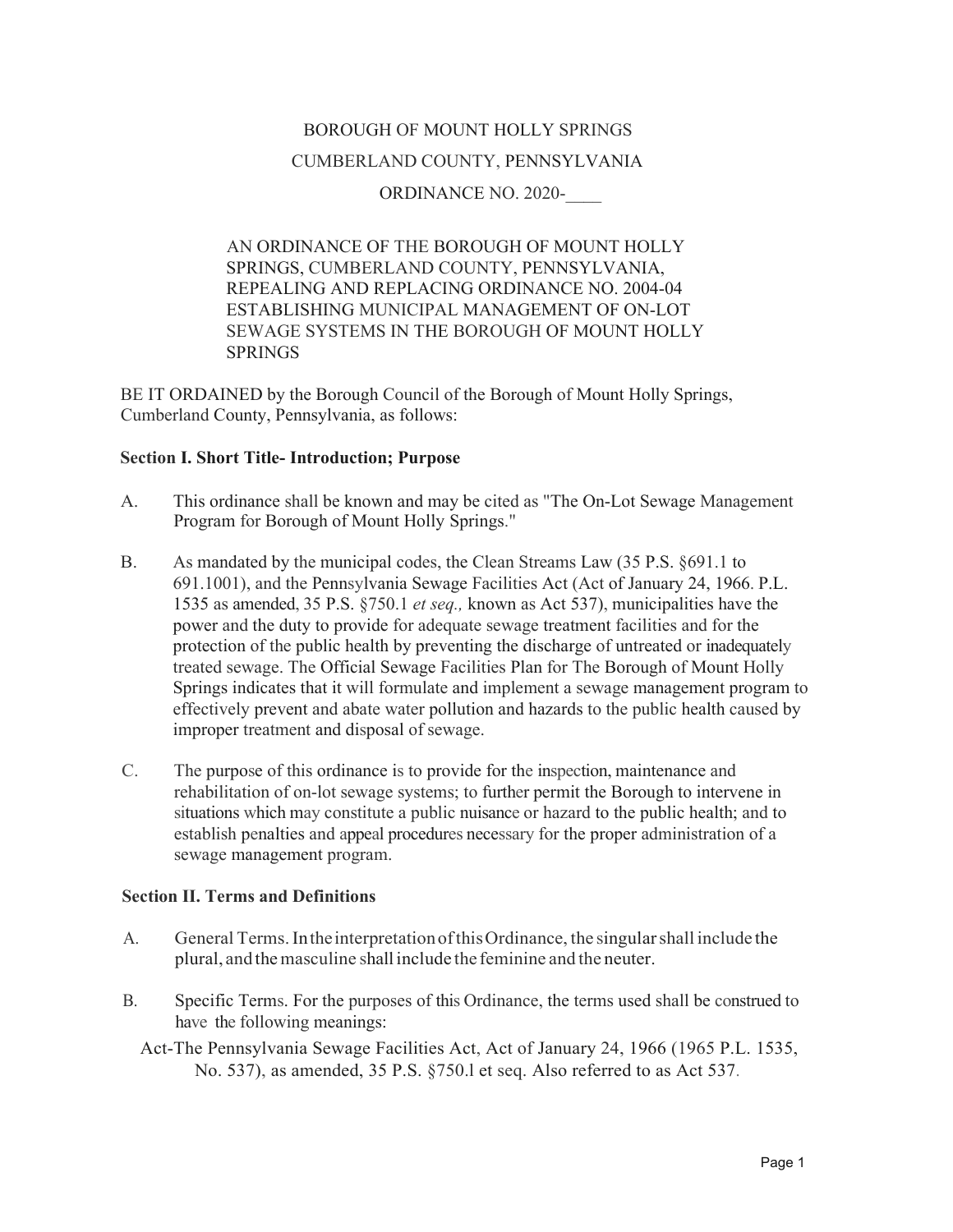- Alternate Sewage System A demonstrated method for the treatment and disposal of sewage that meet the criteria in Chapter 73.72, and are described in the Alternate Systems Guidance published by DEP. Examples include composting toilets, sand filter and peat based systems, greywater systems, and drip irrigation systems.
- Authority The Mount Holly Springs Borough Authority of the Borough of Mount Holly Springs, Cumberland County, Pennsylvania.
- Authorized Agent A certified sewage enforcement officer, professional engineer or sanitarian, plumbing inspector, soils scientist, or any other qualified or licensed person who is delegated to function within the specified limits asthe agent of the Council of The Borough of Mount Holly Springs to carry out the provisions of this Ordinance.
- Borough-The Borough of Mount Holly Springs, Cumberland County, Pennsylvania.
- Cesspool An underground container for waste matter; a covered underground tank or well for the collection of waste matter and water, especially sewage
- Codes Enforcement Officer (C.E.O.)-An individual employed by the Borough to administer and enforce other ordinances in the Borough.
- Community Sewage System -A sewage facility, whether publicly or privately owned, for the collection of sewage from two or more lots, or two or more equivalent dwelling units, and the treatment and/or disposal ofthe sewage on one or more of the lots or at another site.
- Council The Council of the Borough.
- DEP or Department-The Department of Environmental Protection of the Commonwealth of Pennsylvania or any successor agency.
- Equivalent Dwelling Unit (EDU) Forthe purpose of determining the number of lotsin a subdivision or land development, that part of a multiple family dwelling, commercial, industrial, or institutional establishment with sewage flows equal to 375 gallons per day.
- Individual Sewage System Any system of piping, tanks, or other facilities serving a single lot and collecting and disposing of sewage in whole or in part into the soil orinto waters of the Commonwealth of Pennsylvania or by means of conveyance to another site for final disposal.
- Land Development A land development as defined in the Pennsylvania Municipalities Planning Code, Act of July 31, 1968, P.L. 805, No. 247, as amended, 53 P.S. Section 10101 et seq.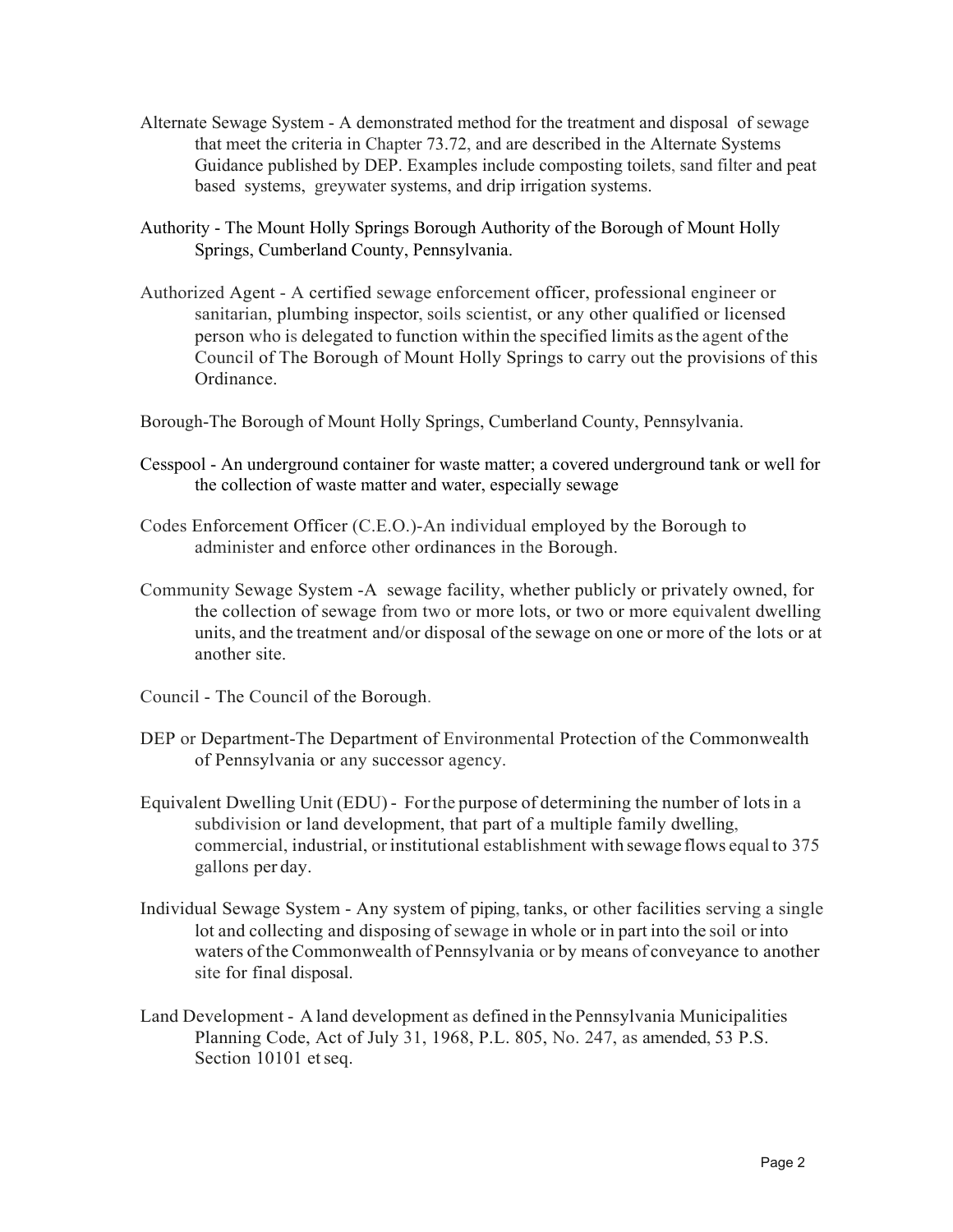- Lot- a designated parcel, tract, or area of land established by a plat or otherwise as permitted by law and to be used, developed or built upon as a unit.
- Malfunction The condition that occurs when an on-lot sewage system discharges sewage onto the surface of the ground, into the groundwater or surface waters, contamination of private or public drinking water supplies, nuisance problems or hazard to public health for any length of time during any time of the year.
- Indications of malfunctioning systems include, but are not limited to, foul odors, lush grass growing over the system, backup of wastewater in the attached buildings, soggy ground over the system, and surfacing sewage effluent flowing over theground.

Municipality- Borough of Mount Holly Springs, Cumberland County, Pennsylvania.

- Official Plan A comprehensive plan for the provision of adequate sewage systems adopted by the Borough and approved by the Department in accordance with Act 537 and with applicable Department regulations.
- On-lot Sewage System Any sewage system that uses a system of piping, tanks or other facilities for collecting, treating and disposing of sewage into a soil absorption area orspray field or by retention in a retaining tank.
- Owner -Any person, corporation, partnership, etc. holding deed/title to lands and/or property within The Borough of Mount Holly Springs.
- Person Any individual, association, partnership, public or private corporation whether for profit or not-for-profit, trust, estate, or other legally recognized entity. Whenever the term person is used in connection with any clause providing for the imposition of a fine or penalty or the ordering of action to comply with the terms of this Ordinance, the term person shall include the members of an association, partnership or firm and the officers of any public or private corporation, whether for profit ornot-for-profit.
- Planning Module for Land Development A revision to, or exception to the revision of, the Borough Official Plan submitted in connection with the request for approval of a subdivision or land development in accordance with Department regulations.
- Pumper/hauler Any person, company, partnership or corporation that engages in cleaning community or individual sewage systems and transports the septage cleaned from these systems. All pumper/haulers shall be registered prior to conducting sewage management activities within the Borough.
- Rehabilitation Work done to modify, alter, repair, enlarge or replace an existing on-lot sewage system.
- Replacement Area An area designated as the future location of an individual on-lot sewage system that shall be installed should the initial individual on-lot system installed or to be installed fails or otherwise becomes inoperable and which shall meet all the regulations of the Department and all applicable Borough ordinances for an individual on-lot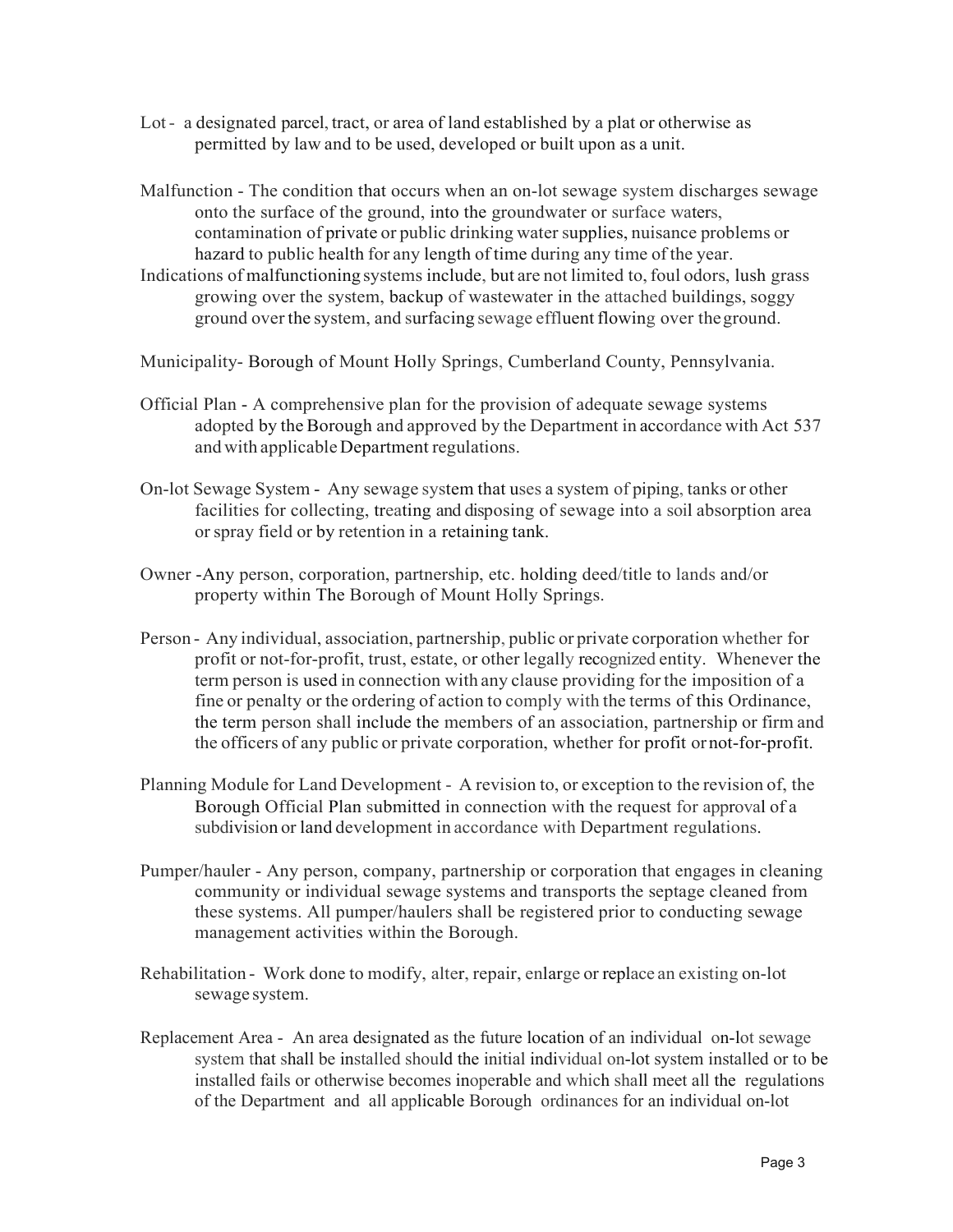sewage system, and shall be protected from encroachment by an easement recorded on the Final Plan as filed with the Cumberland County Recorder of Deeds.

- Retaining Tank A watertight receptacle which receives and retains sewage and is designed and constructed to facilitate ultimate disposal of the sewage at another site. The term includes a chemical toilet, holding tank, privy, incinerating toilet, composting toilet or recycling toilet.
- Sewage Any substance that contains the waste products or excrement or other discharge from the bodies of human beings or any noxious or deleterious substances being harmful or inimical to the public health, or to animal or aquatic life, or to the use of water for domestic water supply or for recreation.
- Sewage Enforcement Officer(SEO)- A person certified bythe Pennsylvania Department of Environmental Protection in accordance with Chapter 71, Administration of Sewage Facilities Program of Title 25, Rules and Regulations; to perform percolation tests, site and soil evaluation, and issue sewage permits for on-lot sewage systems.The Sewage Enforcement Officer of the Borough.
- Sewage Facilities Any method of sewage collection, conveyance, treatment, and disposal that will prevent the discharge of untreated or inadequately treated sewage into the waters ofthis Commonwealth or otherwise provide forthe safe and sanitary treatment and disposal of sewage.
- Sewage Management District Any area or areas of the Borough designated in the 537 Plan adopted by the Council as an area where sewage management is to be implemented.
- Sewage Management Program A comprehensive set of legal and administrative requirements including this ordinance, the Act, the Clean Streams Law, and all regulations and requirements adopted by the Council to enforce and administer this ordinance. The management program shall encompassthe entire area of The Borough of Mount Holly Springs served by on-lot sewage systems or any alternate systems which discharge into the soils of the Borough. All systems shall be operated and maintained underthe jurisdiction ofthe Borough of Mount Holly Springs Council regulating on-lot systems and/or alternate systems, and other applicable lawsofthis Commonwealth.
- Subdivision A division of a lot, tract or other parcel of land as defined by the Pennsylvania Municipalities Planning Code, Act of July 31, 1968, P.L. 805, No. 247, as amended, 53 P.S. Section 10101 et seq.
- Reference Source All other definitions of words and terms used in this Ordinance shall have the same meaning asset forth in Chapters 71, 72, and 73 of Title 25. Environmental Protections, Rules and Regulations, Department of Environmental Protection.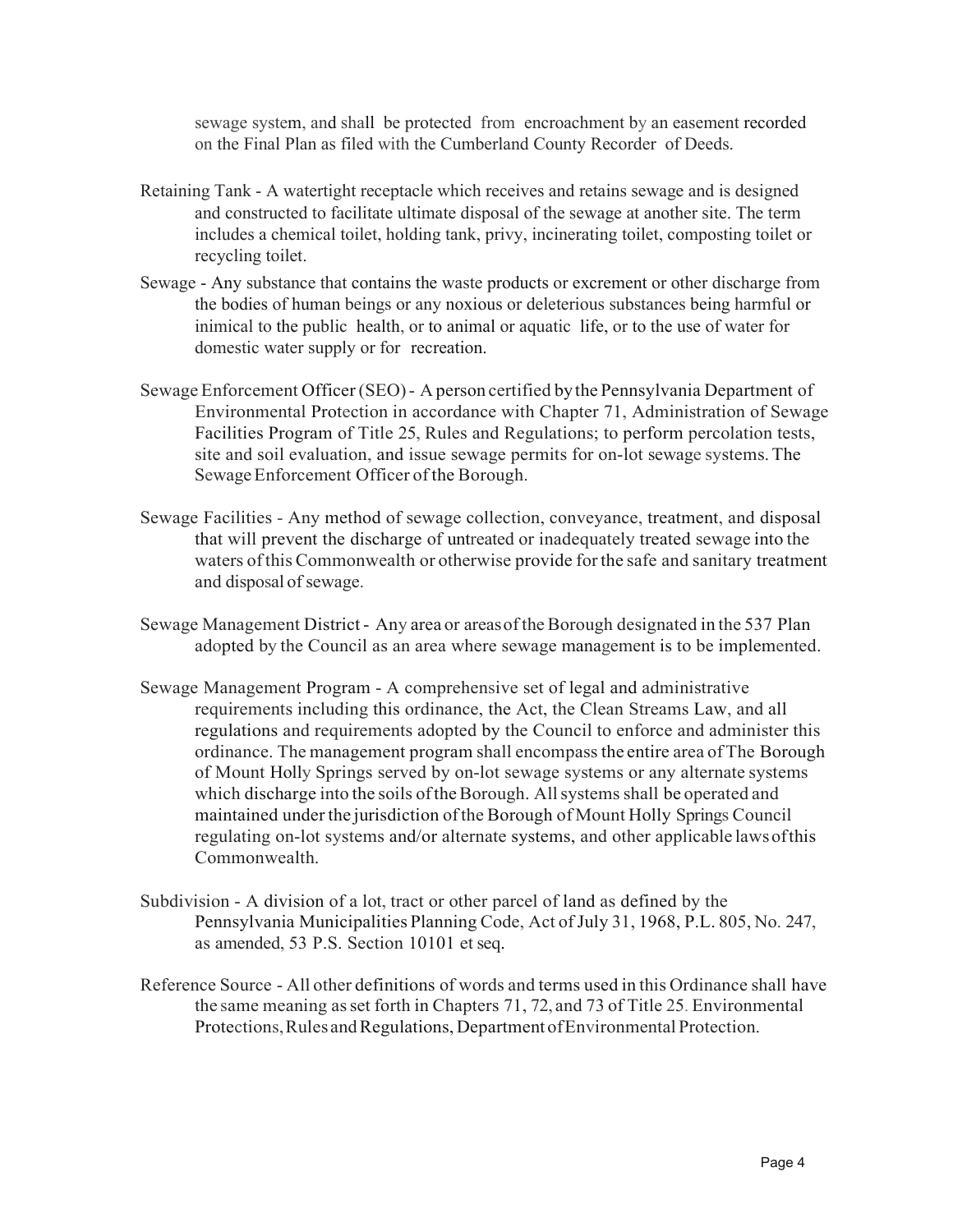# **Section III. Applicability**

A. From the effective date of this ordinance, its provisions shall apply to all persons owning any property served by an on-lot sewage system and to all persons installing or rehabilitating on-lot sewage systems. The entire Borough is, therefore, included in the management program.

### **Section IV. Permit Requirements**

- A. No person shall install, construct or request bid proposals for construction, or alter an individual sewage system or community sewage system, or construct or request bid proposals for construction, or install or occupy any building or structure for which an individual sewage system or community sewage system is to be installed without first obtaining a permit indicating that the site and the plans and specifications of such system are in compliance with the provisions of the Pennsylvania Sewage Facilities Act and the standards adopted pursuant to that Act.
- B. No system or structure designed to provide individual or community sewage disposal shall be covered from view until approval to cover the same has been given by the municipal sewage enforcement officer. If 72 hours have elapsed, excepting Sundays and Holidays, since the sewage enforcement officer issuing the permit received notification of completion of construction, the applicant may cover said system or structure, unless permission has been specifically refused by the sewage enforcement officer.
- C. The Borough may require applicants for sewage permits to notify the Borough's sewage enforcement officer of the schedule for construction of the permitted on-lot sewage system so that inspection(s) in addition to the final inspection required by Act 537 may be scheduled and performed by the Borough's sewage enforcement officer.
- D. No building or occupancy permit shall be issued by the Borough or its codes enforcement officer for a new building which will contain sewage generating facilities until a valid sewage permit has been obtained from the Borough's sewage enforcement officer.
- E. No building or occupancy permit shall be issued and no work shall begin on any alteration or conversion of any existing structure, if said alteration or conversion will result in the increase or potential increase in sewage flows from the structure, until the Borough's codes enforcement officer and the structure's owner receive from the Borough's sewage enforcement officer either a permit for alteration or a replacement of the existing sewage system or written notification that such a permit will not be required. The sewage enforcement officer shall determine whether the proposed alteration or conversion of the structure will result in increased sewage flows.
- F. Sewage permits may be issued only by a sewage enforcement officer (SEO) employed by the Borough for that express purpose. The Department of Environmental Protection shall be notified by the Borough as to the identity of their currently employed sewage enforcement officer.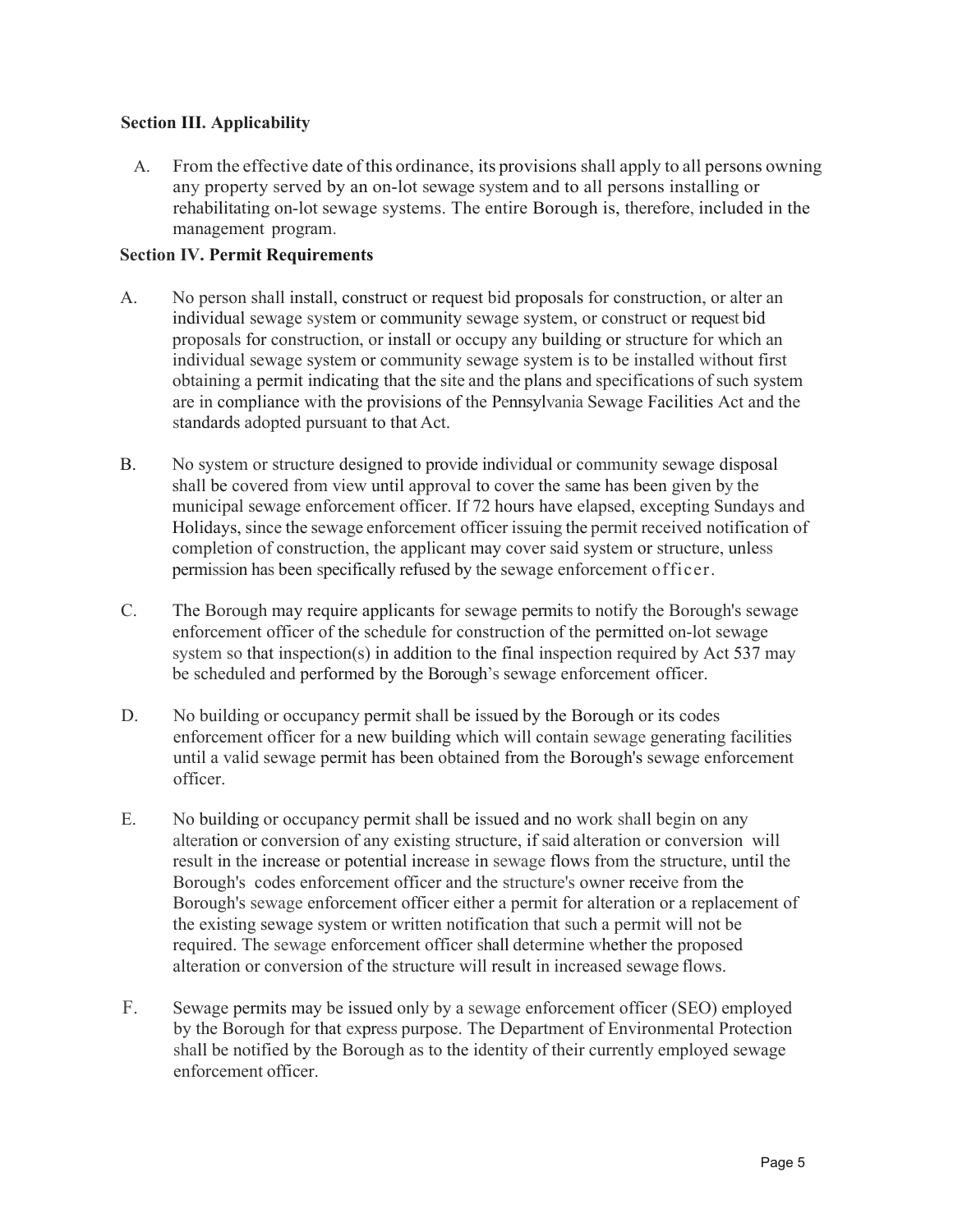- G. No sewage permit may be issued unless proof is provided that the owner of record has owned the lot since May 15, 1972, or that Act 537 planning for that lot has been provided by the Borough.
- H. No final Act 241 approval on a subdivision plan may begin until Act 537 planning is approved by the Borough.

# **Section V. Ground Markers**

Any person who shall install new or rehabilitated systems shall provide a marker or markers at ground level locating the septic tank and other subsurface components of the system requiring periodic inspection and maintenance. Requirements for marker types and locations will be determined by the Borough's sewage enforcement officer. In addition, a riser or access hatch shall be constructed so as to enable easy access to the septic tank, and prevent odors from escaping and to prevent children from removing the hatch. Accessibility for visual inspection and maintenance shall be provided in the drainage fields via four (4) inch vertical, non-perforated PVC pipe connected directly to the drain tile at a minimum of four (4) locations in the drainage field. If not installed by the Borough or its authorized agent, such installation shall be subject to its approval.

#### **Section VI. Inspections**

- A. Any on-lot sewage system may be inspected by the Borough's authorized agent at any reasonable time as of the effective date ofthis ordinance.
- B. The inspection may include a physical tour of the property, the taking of samples from surface water, wells, other ground water sources, the sampling of the contents of the sewage system itself and/or the introduction of a traceable substance into the interior plumbing of the structure served to ascertain the path and ultimate destination of wastewater generated in the structure. The owner will bear the cost of the inspection and the analysis of any sample(s).

A copy ofthe inspection reportshall be furnished tothe owner and current resident which shall include all of the following information that isreasonably available to the individual or agency responsible for inspecting the system:

- 1. Date of inspection.
- 2. Name and address of system owner.
- 3. Description and diagram of the location of the system including location of access hatches, risers, and markers.
- 4. Size of tanks and absorption area.
- 5. Current occupant name and number of users.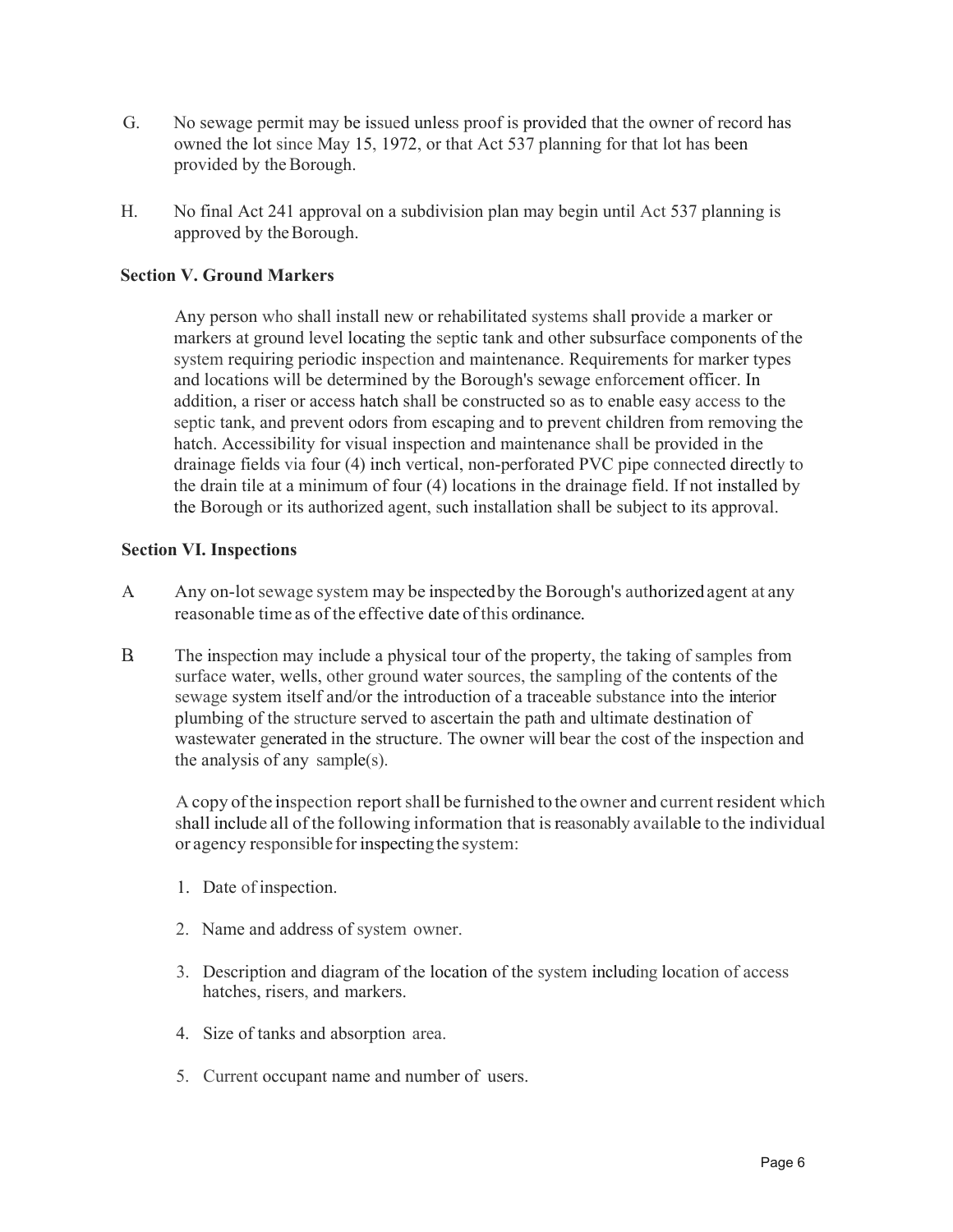- 6. Indication of any system malfunction observed.
- 7. Results of any and allsoils and water tests.
- 8. Any remedial action required.
- C. The Borough's authorized agent shall have the right to enter upon land for the purposes ofinspections described above. In the event that access to inspect the property is denied, the following steps shall be taken:
	- 1. The matter will be officially referred to the Council for action.
	- 2. The Council may schedule a review at the next scheduled meeting of the Council, or, if the situation threatens the health or safety of the residents of the Borough, the Council may commence a procedure to obtain a search warrant from the District Justice.
	- 3. Upon receipt of a search warrant to inspect the property, the authorized agent of the Borough shall be accompanied by an officer of the County or State Police, and the inspection shall be completed in accordance with this subsection.
	- 4. The provisions ofthissubsection for obtaining a search warrant may be waived only when the Borough Council and its authorized agents have reason to believe that the sewage facilities or alternative system ismalfunctioningor being operated improperly such that the situation poses an immediate and substantial safety, water pollution, or health hazard.
- $D$ . A schedule of routine inspections may be established by the Borough, if necessary, to assure the proper function of the systemsin the Borough.
- E. The Borough's authorized agent shall inspect systems known to be, or alleged to be, malfunctioning. Should said inspections reveal that the system is indeed malfunctioning, the Borough shall take action to require the correction of the malfunction. If total correction is not technically or financially feasible in the opinion of the Borough and a representative of the Pennsylvania Department of Environmental Protection, action by the property owner to mitigate the malfunction shall be required.
- F. There may arise geographic areas within the Borough where numerous on-lot sewage systems are malfunctioning. A resolution of these area-wide problems may necessitate detailed planning and a Borough sponsored revision to that area's Act 537 Official Sewage Facilities Plan. When a DEP authorized Official Sewage Facilities Plan Revision has been undertaken by the Borough, mandatory repair or replacement of individual malfunctioning sewage systems within the study area may be delayed, at the discretion of the Borough, pending the outcome of the plan revision process. However, the Borough may compel immediate corrective action whenever a malfunction, as determined by Borough officials and the Pennsylvania DEP, represents a serious public health or environmental threat.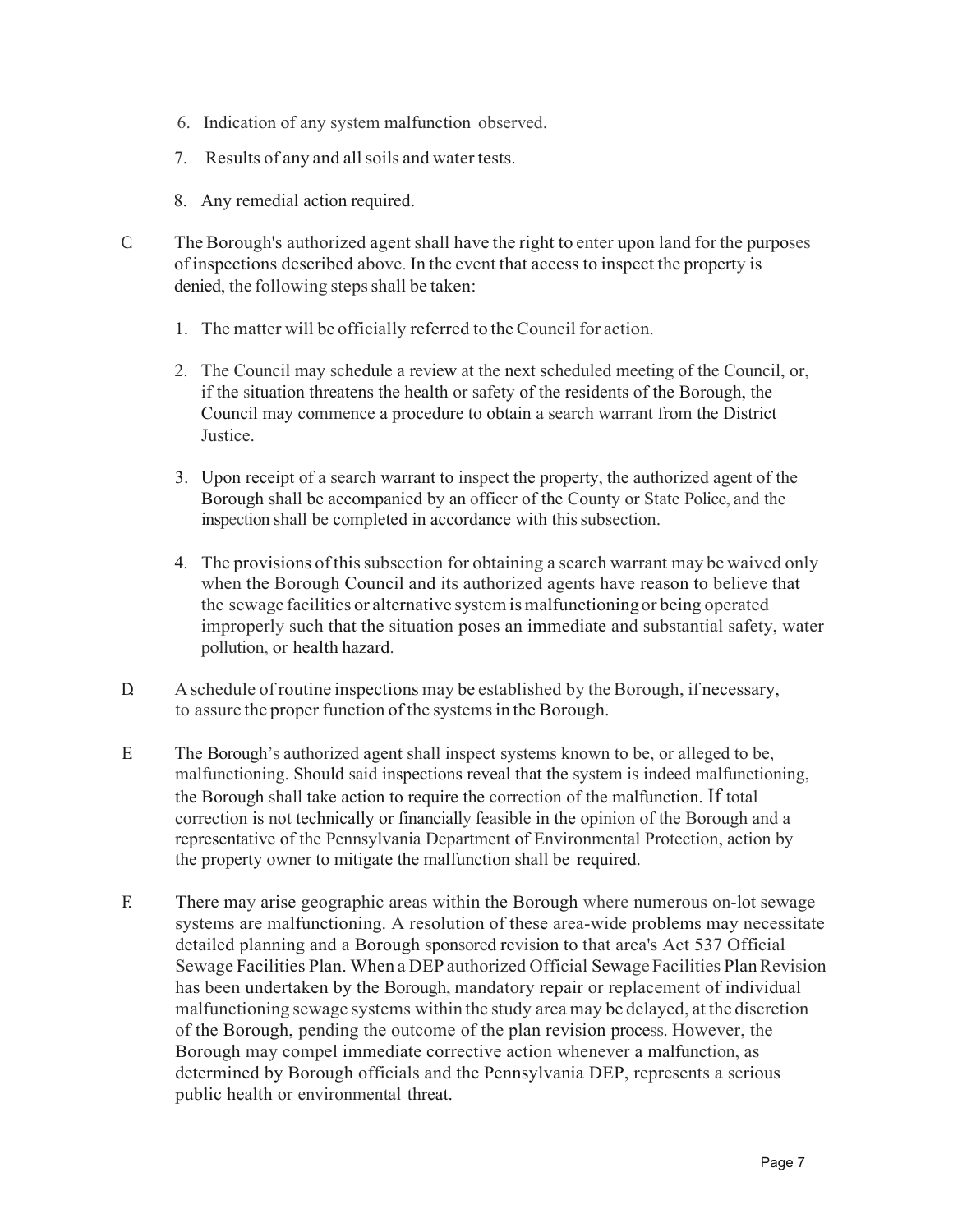G. Inspections may be conducted as a result of a written complaint submitted by a resident of the municipality to the Borough or Borough's authorized agent. Persons providing a written complaint shall be required to sign a False Swearing Statement.

# **Section VII. Operation**

- A. No person shall operate and maintain an on-lot sewage disposal system in such a manner that it malfunctions. All liquid wastes, including kitchen and laundry wastes and water softener backwash, shall be discharged to a treatment tank. No sewage system shall discharge untreated or partially treated sewage to the surface of the ground or into the waters of the Commonwealth of Pennsylvania unless a permit to discharge has been obtained from the DEP.
- B. Only normal domestic wastes shall be discharged into any on-lot sewage disposal system. The following shall not be discharged into the system:
	- 1. Industrial waste.
	- 2. Automobile oil and other non-domesticoil.
	- 3. Toxic or hazardous substances or chemicals, including but not limited to, pesticides, disinfectants, acids, paints,paint thinners, herbicides, gasoline and other solvents.
	- 4. Clean surface or ground water, including water from roof or cellar drains, springs, basement sump pumps and Frenchdrains.

# **Section VIII. Maintenance**

- A. All pumpers/haulers who empty tanks or service on-lot sewage disposal systems within the Borough of Mount Holly Springs shall complete such forms, provide such information, pay such fees and comply with all requirements as may be set forth by ordinance of the Council or by Resolution of the Council or the Authority.
- B. Any person owning a building served by an on-lot sewage disposal system that contains a septic tank shall have the septic tank pumped by a qualified pumper/hauler. The septic tank shall be pumped at least once every three (3) years, upon notice to do wo or whenever an inspection reveals that the septic tank is filled with solids or scum in excess of one-third  $(1/3)$  of the liquid depth of the tank. Reports from the pumper/hauler shall be submitted to the Borough's Authorized Agent. . If the owner can provide certification by a pumper/hauler, or inspection by the Borough's Authorized Agent indicates, that the septic tank was pumped within five years of the initial or subsequent scheduled pumping, the initial or subsequent pumping schedule may be altered accordingly, but in no case shall the initial or next scheduled pumping exceed three years from the prior pumping.
- C. The required pumping frequency may be increased at the discretion of the authorized agent if the septic tank is undersized, if solids buildup in the tank is above average, if the hydraulic load on the system increases significantly above average, if a garbage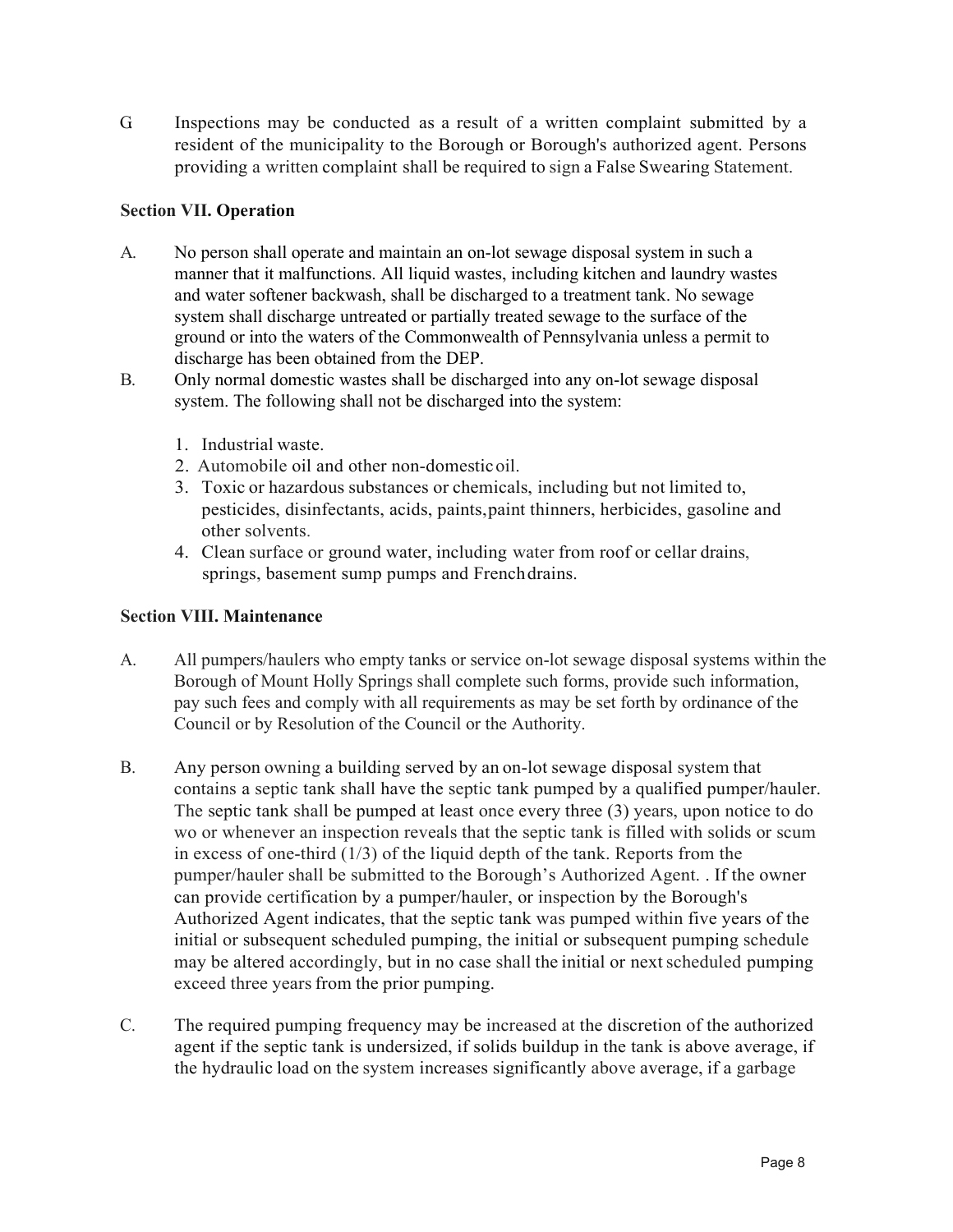grinder is used in the building, if the system malfunctions or for other good cause shown.

The Borough may allow septic tanks to be pumped at less frequent intervals after the initial pumping if the owner can demonstrate to the Borough that the system can operate properly without the need for pump out for a period longer than three (3) years. Such a request may be made at any time and must be in writing with all supporting documents attached. The Borough, in making its determination, shall take into account the information submitted by the applicant, the sewerage permit issued by the Borough sewage enforcement officer upon installation or rehabilitation of the system and supporting documentation, reports of inspection and maintenance of the system, including documentation that the sludge depth and/or scum layer is less than one-third (1/3) of the tank capacity as determined by a registered hauler, and other relevant information, and may conduct an on-site inspection. The applicant shall bear the cost of any inspection, surface or subsurface, and soil or wastes sampling conducted for the purposes of evaluating the request. The applicant shall receive a decision within ninety

(90) days of accumulation of all necessary information by the Borough.

D. Any person owning a property served by a septic tank shall obtain, with each pumping receipt, a written statement, from the pumper/hauler or from any other qualified individual acceptable to the municipality, that the baffles in the septic tank have been inspected and found to be in good working order. Any person whose septic tank baffles are determined to require repair or replacement shall first contact the municipality's certified sewage enforcement officer for approval ofthe necessary repair.

Each time a septic tank or other subsurface waste disposal system tank is pumped out, the Borough, its authorized agent, or a private septage waste hauler, whichever provides the service, shall provide to the owner of the septic tank or other sub-surface waste disposal system a signed receipt containing the following information:

- 1. Date ofpumping.
- 2. Name and address of system owner:
- 3. Address of tank's location, if different from owner's address.
- 4. Description and diagram of the location of the tank, including the location of any markers, risers, and access hatches and size of the tank.
- 5. Age of thesystem.
- 6. Last date of pumpout.
- 7. List of other maintenance performed.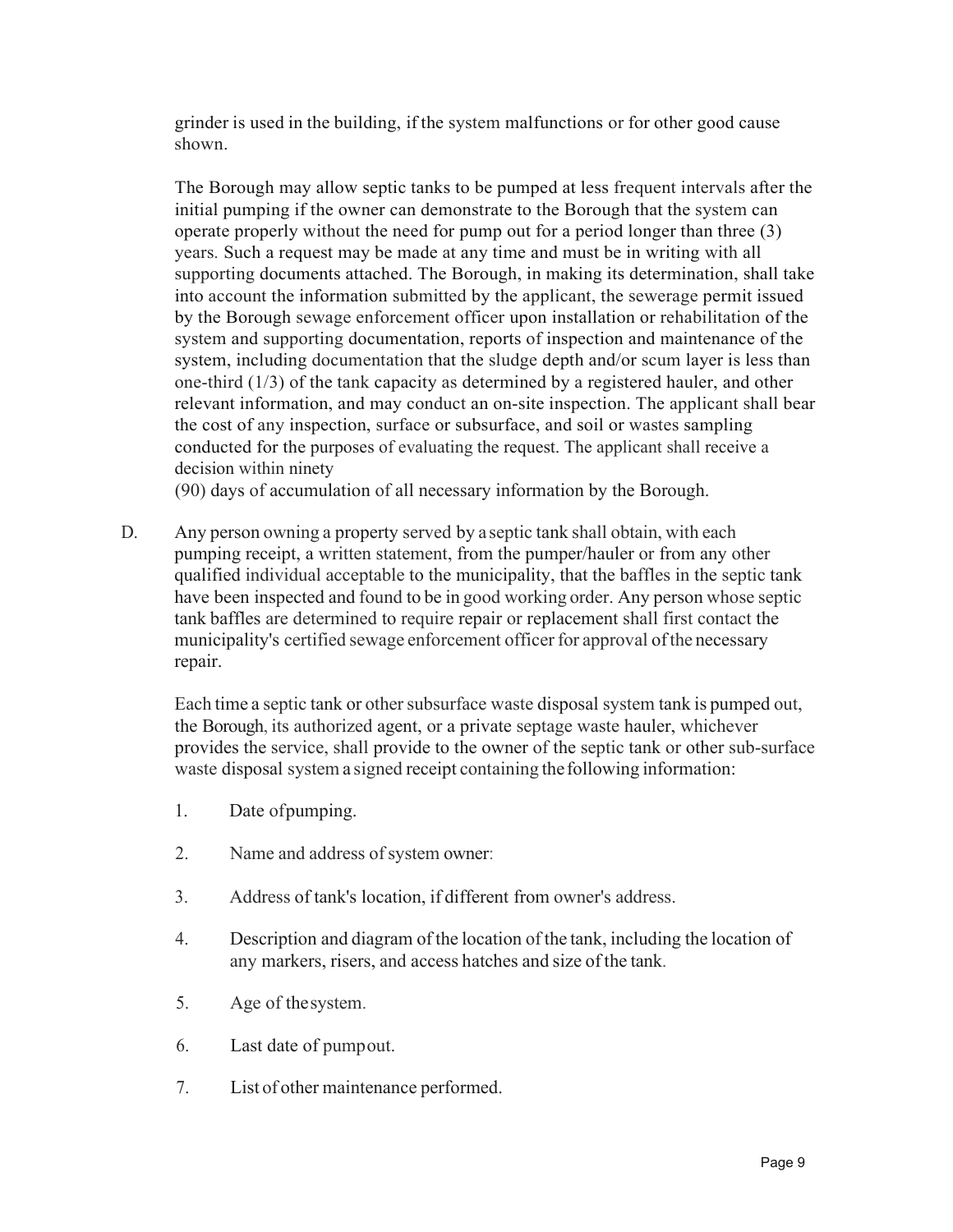- 8. Any indications ofsystemmalfunction observed.
- 9. Amount ofseptage or other solid orsemi-solid material removed.
- 10. Cost of the pumping service.
- 11. Waste hauler's state license number permitting it to collect and haul septage in Pennsylvania.
- 12. List of recommendations.
- 13. Destination of the septage (name of facility, location of land application site).
- 14. A copy of the pumper's report or receipt must be received at the municipal office within thirty (30) days of the date of the pumping.
- E. Any person owning a building served by an alternative system or on-lot sewage disposal system that contains an aerobic treatment tank shall follow the operation and maintenance recommendations of the equipment manufacturer. A copy of the manufacturer's recommendations and a copy ofthe service agreement shall be submitted to the Borough within sixmonths of the effective date of this ordinance. Thereafter, service receipts shall be submitted to the Borough at the intervals specified by the manufacturer's recommendations. In no case may the service or inspection intervals exceed those for those required for septic tanks.
- F. Any person owning a building served by a cesspool or dry well shall have that system pumped according to the schedule prescribed for septic tanks under Paragraph B. As an alternative to this scheduled pumping of the cesspool or dry well, the owner may secure a sewage permit from the certified sewage enforcement officer for a septic tank to be installed preceding the cesspool or dry well. For a system consisting of a cesspool or dry well preceded by an approved septic tank, only the septic tank must be pumped at the prescribed interval
- G. The Borough may require additional maintenance activityas needed including, but not necessarily limited to, cleaning and unclogging of piping, servicing and the repair of mechanical equipment , leveling of distribution boxes, tanks and lines, removal of obstructing roots or trees, the diversion of surface water away from the absorption area, etc. Repair permits issued by the certified SEO may be required for these activities, as applicable.

# **Section IX. System Rehabilitation**

A. Any person desiring to perform soil fracturing or use of the terra lift procedure on any portion of an on-lot sewage disposal system shall provide written notification to the SEO at least forty-eight (48) hours prior to commencement of such work. The SEO shall review the information submitted to determine whether the proposed work is maintenance and exempt from permit requirements or is a repair, alteration or modification which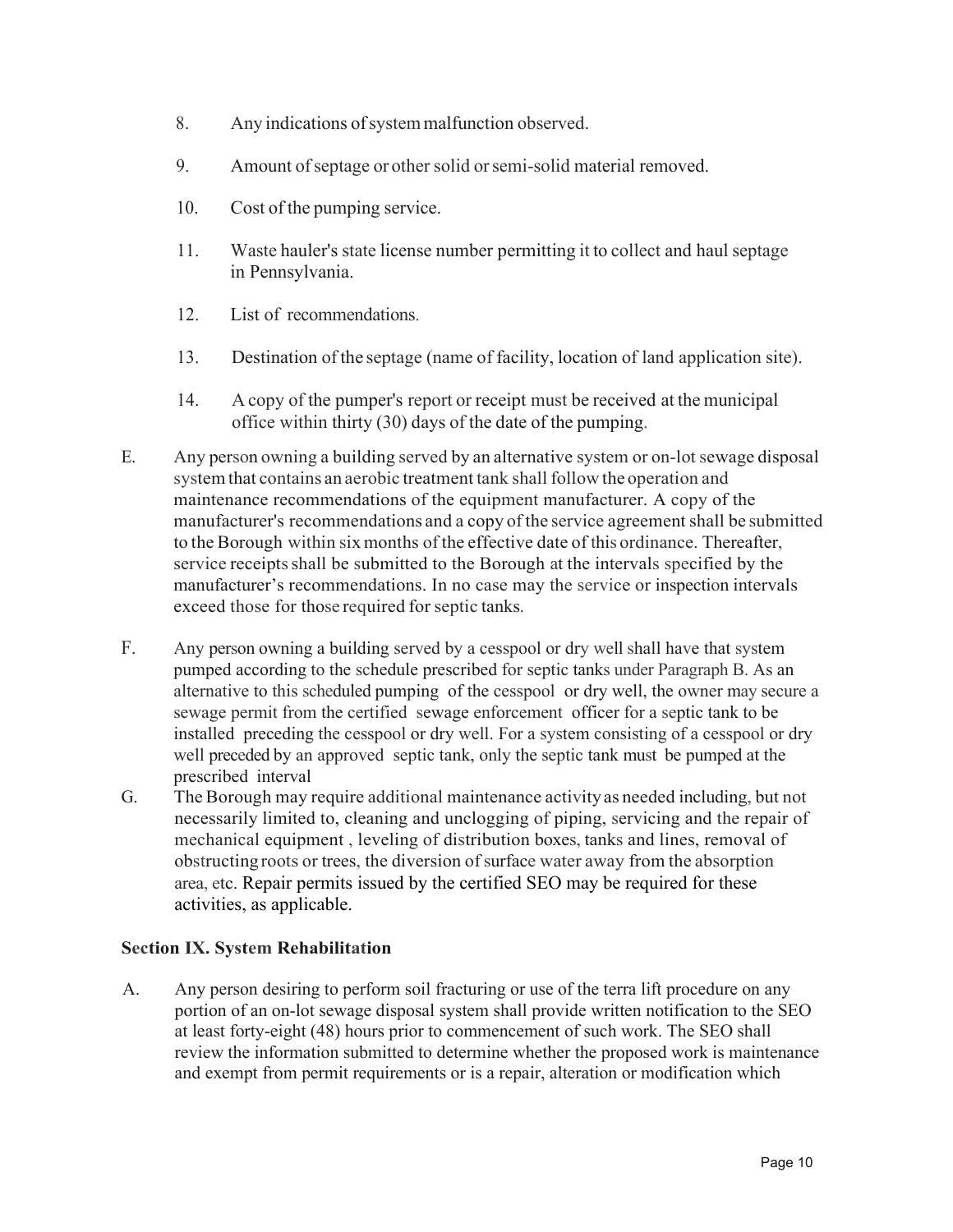requires a permit pursuant to Section IV of this Ordinance. The SEO shall notify the applicant within such forty-eight-hour period if the applicant must obtain a permit.

- B. The Borough shall issue a written notice of violation to any person who is the owner of a property in the Borough which isfound to be served by a malfunctioning on-lot sewage system or which is discharging raw or partially treated sewage without a permit.
- C. Within seven (7) days of notification by the Borough that a malfunction has been identified, the property owner shall make applications to the Borough's sewage enforcement officer for a permit to repair or replace the malfunctioning system. Within thirty (30) days of initial notification by the municipality, construction of the permitted repair or replacement shall commence. Within sixty  $(60)$  days of the original notification by the Borough, the construction shall be completed unless seasonal or unique conditions mandate a longer period, in which case the Borough shall set an extended completion date.
- D. The Borough's sewage enforcement officer shall have the authority to require the repair of any malfunction by the following methods: cleaning, repair or replacement of components of the existing system, adding capacity or otherwise altering or replacing the system's treatment tank, expanding the existing absorption area, replacing the existing absorption area, replacing a gravity distribution system with a pressurized system, replacing the system with a holding tank, other alternatives as appropriate for the specific site.
- E. In lieu of, or in combination with, the remedies described above, the sewage enforcement officer may require the installation of water conservation equipment and the institution of water conservation practices in structures served. Water using devices and appliances in the structure may be required to be retrofitted with water saving appurtenances or they may be required to be replaced by water conserving devices and appliances. Wastewater generation in the structure may also be reduced by requiring changes in water usage patterns in the structure served. The use of laundry facilities may be limited to one load per day or discontinued altogether,etc.
- F. In the event that the rehabilitation measures are not feasible or do not prove effective, the Borough may require the owner to apply for a permit to install a holding tank in accordance with Borough ordinance. Upon receipt of said permit the owner shall complete construction of the system within thirty (30) days.
- G. Should none of the remedies described above prove totally effective in eliminating the malfunction of an existing on-lot sewage system, the property owner is not absolved of responsibility for that malfunction. The Borough may require whatever action is necessary to lessen or mitigate the malfunction to the extent that it believes necessary.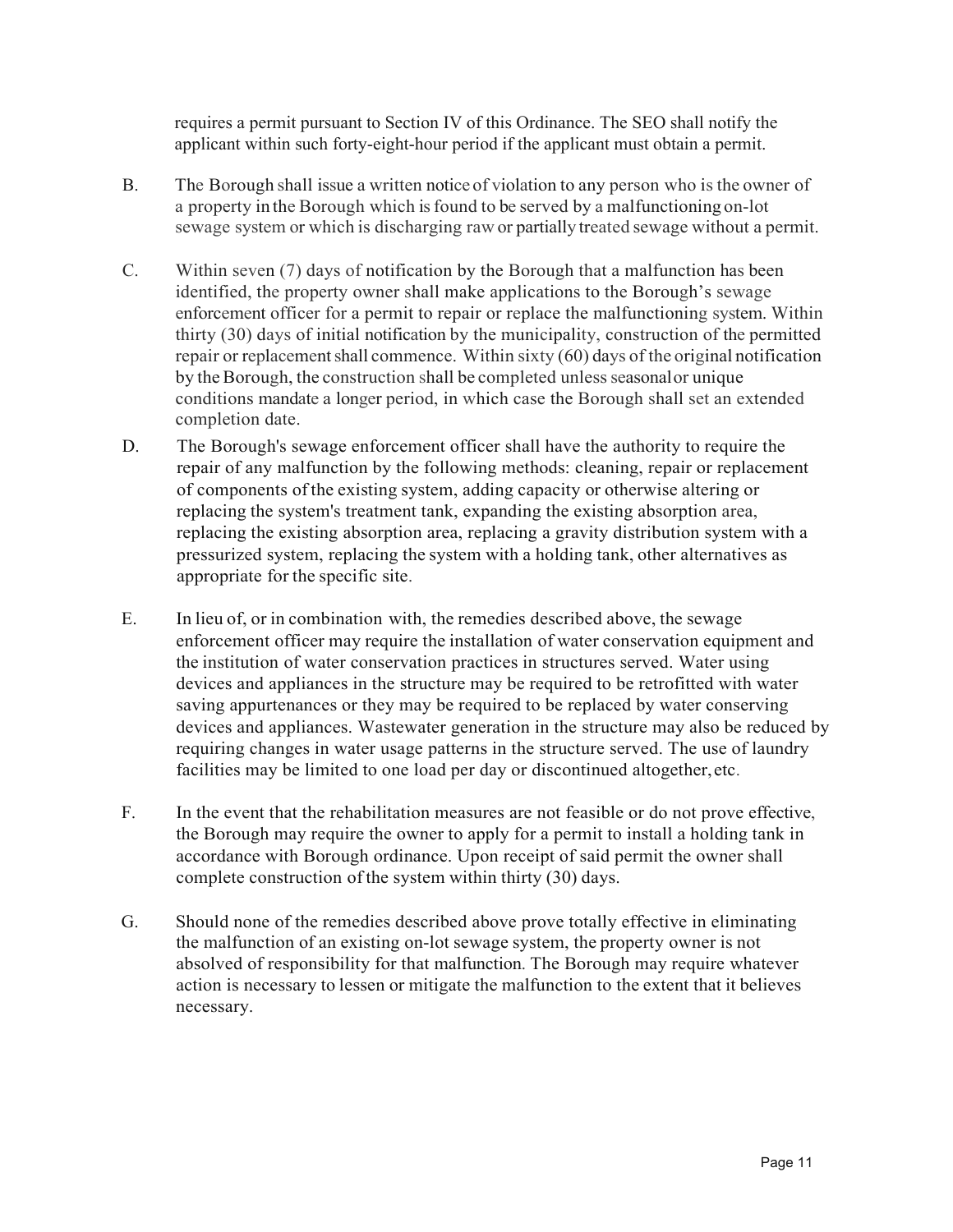### **Section X. Liens**

The municipality, upon written notice from the sewage enforcement officer that an imminent health hazard exists due to failure of a property owner to maintain, repair or replace an on-lot sewage system as provided under the terms of this ordinance, shall have the authority to perform or contract to have performed, the work required by the sewage enforcement officer. The owner shall be charged for the work performed and, if necessary, a lien shall be entered therefore in accordance with law.

### **Section XI. Disposal of Septage; Pumper/Hauler Violations and Penalties**

- A. All septage pumper/haulers operating within the Borough shall be registered with the Borough and shall comply with all reporting requirements established by the Borough.
- B. All septage originating within the Borough shall be disposed of at sites or facilities approved by the Pennsylvania Department of Environmental Protection. Approved sites or facilities shall include the following: septage treatment facilities, wastewater treatment plants, composting sites, and approved farmlands.

All registered pumpers shall:

- 1. Complete a pumper's report and provide a copy thereof to the landowner and the Borough for each tank pumped.
- 2. Provide the Borough a quarterly summary detailing each tank pumped, the date of pumping, the fee received therefore and disposalsite for the septage.
- 3. Provide licensing fee, as applicable, quarterly to the Borough.
- C. Septage pumper/haulers operating within the Borough shall operate in a manner consistent with the provisions ofthe Pennsylvania Solid Waste Management Act(Act 97 of 1980, 35 P. S. §6018.101-6018.1003). Any septage pumper/hauler who violates any of the provisions of this Part or regulations of The Borough of Mount Holly Springs, the conditions of its State permit, or of any State or local law governing its operation, shall, upon conviction thereof, be sentenced to pay a fine not exceeding one thousand dollars  $(\$1,000.00)$  and costs, and in default of payment thereof, shall be subject to imprisonment for a term not to exceed thirty (30) days. If any pumper/hauler shall have been convicted on two (2) occasions of any violation of this Part, or for violating the conditions of its State permit, or of any State or local law governing its operation, the Council shall have the powerto suspend said pumper/hauler from operating within the Borough for a period of not less than six (6) months or more than two (2) years for each violation, as determined by the Borough. Each day the violation continues shall constitute a separate offense.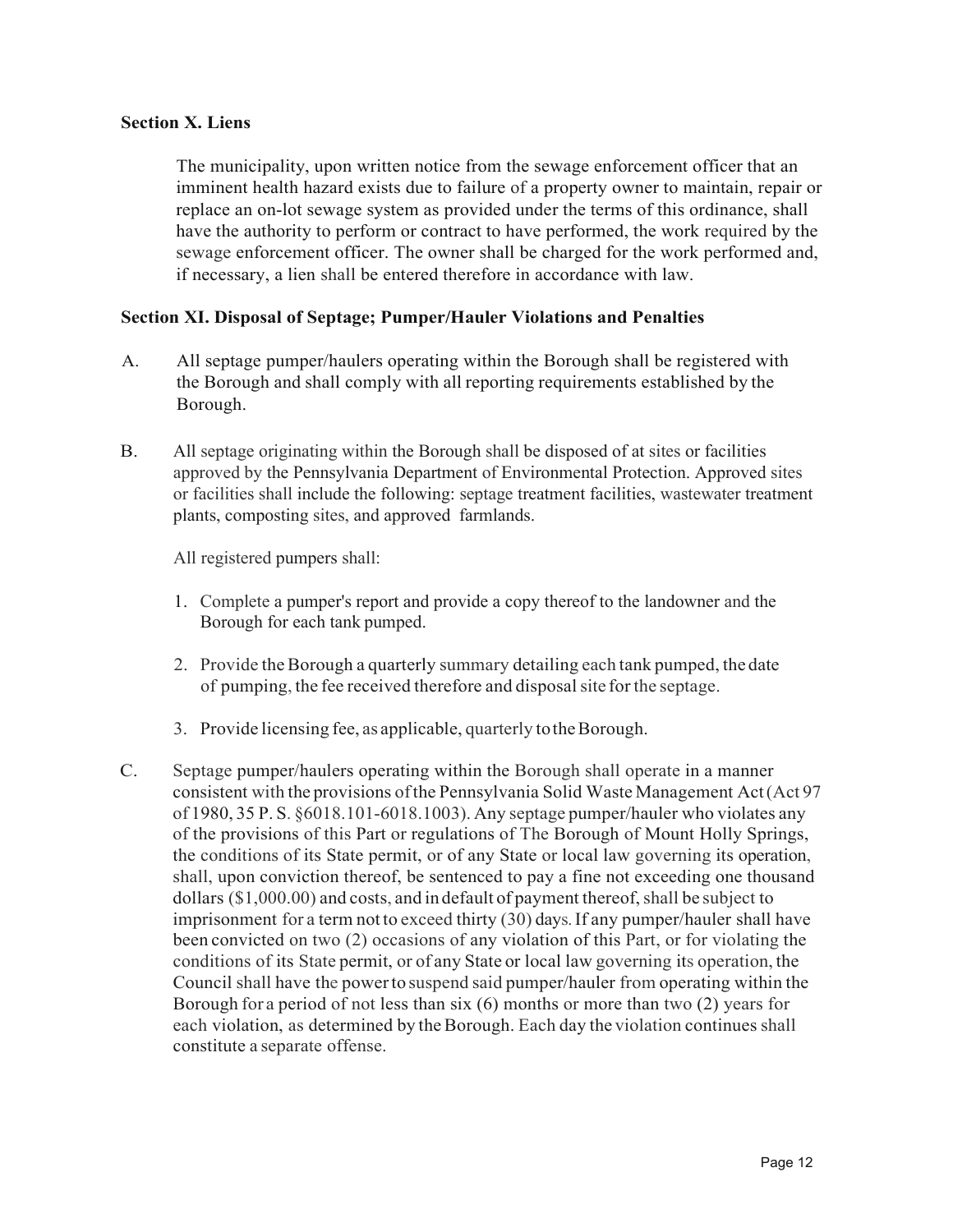### **Section XII. Administration**

- A. The Borough shall fully utilize those powers it possesses through enabling statutes and ordinances to effect the purposes of this ordinance.
- B. The Borough shall employ qualified individuals to carry out the provisions of this ordinance. Those employees shall include a certified sewage enforcement officer and may include a codes enforcement officer, secretary, administrator or other persons as required. The Borough may also contract with private qualified persons or firms as necessary to carry out the provisions of this ordinance.

C. All permits, records, reports, files and other written material relating to the installation, operation and maintenance and malfunction of on-lot sewage systems in the Borough shall become the property of the municipality. Existing and future records shall be available for public inspection during required business hours at the Borough office. All records pertaining to sewage permits, building permits, occupancy permits and all other aspects ofthe municipality'ssewage management program shall be made available, upon request, for inspection by representatives of the Pennsylvania Department of Environmental Protection.

- D. The Borough Council shall establish all administrative procedures necessary to properly carry out the provisions of this ordinance.
- E. The Council may establish a fee schedule, and subsequently collect fees, to cover the cost to the Borough of administering this program.

# **Section XIII. Appeals**

- A. Appeals from decisions oftheBorough or its authorized agents under this ordinance shall be made to the Borough Council in writing within forty-five (45) days from the date of the decision in question.
- B. The appellant shall be entitled to a hearing before the Council at its next regularly scheduled meeting, if the appeal is received at least fourteen (14) days prior to that meeting. If the appeal is received within fourteen (14) days of the next regularly scheduled meeting, the appeal shall be heard at the subsequent meeting. The Borough shall thereafter affirm, modify, or reverse the aforesaid decision. The hearing may be postponed for a good cause shown by the appellant or the municipality. Additional evidencemay be introduced at the hearing provided that it is submitted with the written notice ofappeal.
- C. A decision shall be rendered in writing within forty-five (45) days of the date of the hearing. If a decision is not rendered within forty-five (45) days, the release sought by the appellant shall be deemed granted.